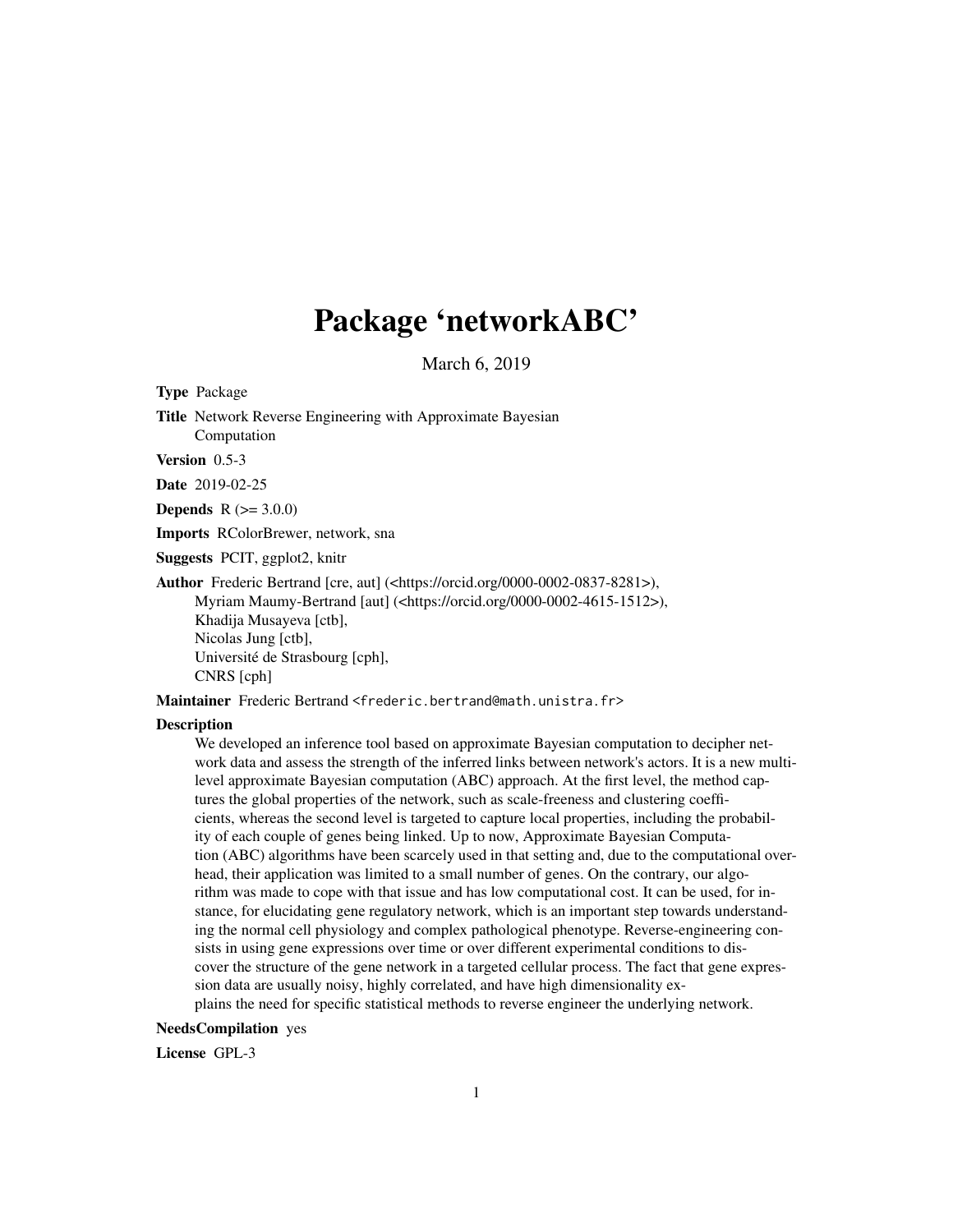<span id="page-1-0"></span>

Encoding UTF-8 Classification/MSC 62E17, 62F15, 62J07, 62P10, 92C42 VignetteBuilder knitr

URL <http://www-irma.u-strasbg.fr/~fbertran/>, <https://github.com/fbertran/networkABC>

BugReports <https://github.com/fbertran/networkABC/issues> RoxygenNote 6.1.1 Repository CRAN Date/Publication 2019-03-06 13:10:07 UTC

## R topics documented:

abc *ABC algorithm for network reverse-engineering*

#### Description

ABC algorithm for network reverse-engineering

#### Usage

```
abc(data, cluster-coeffs = c(0.33, 0.66, 1), tolerance = NA,number_hubs = NA, iterations = 10, number_networks = 1000,
hub_probs = NA, neighbour_probs = NA, is_probs = 1)
```
#### Arguments

| data         | : Any microarray data in the form of a matrix (rows are genes and columns are<br>time points)                                              |
|--------------|--------------------------------------------------------------------------------------------------------------------------------------------|
| clust_coeffs | : one dimensional array of size clust size of clustering coefficients (these clus-<br>tering coefficient are tested in the ABc algorithm). |
| tolerance    | : a real value based for the tolerance between the generated networks and the<br>reference network                                         |

 $2 \cos \theta$  abc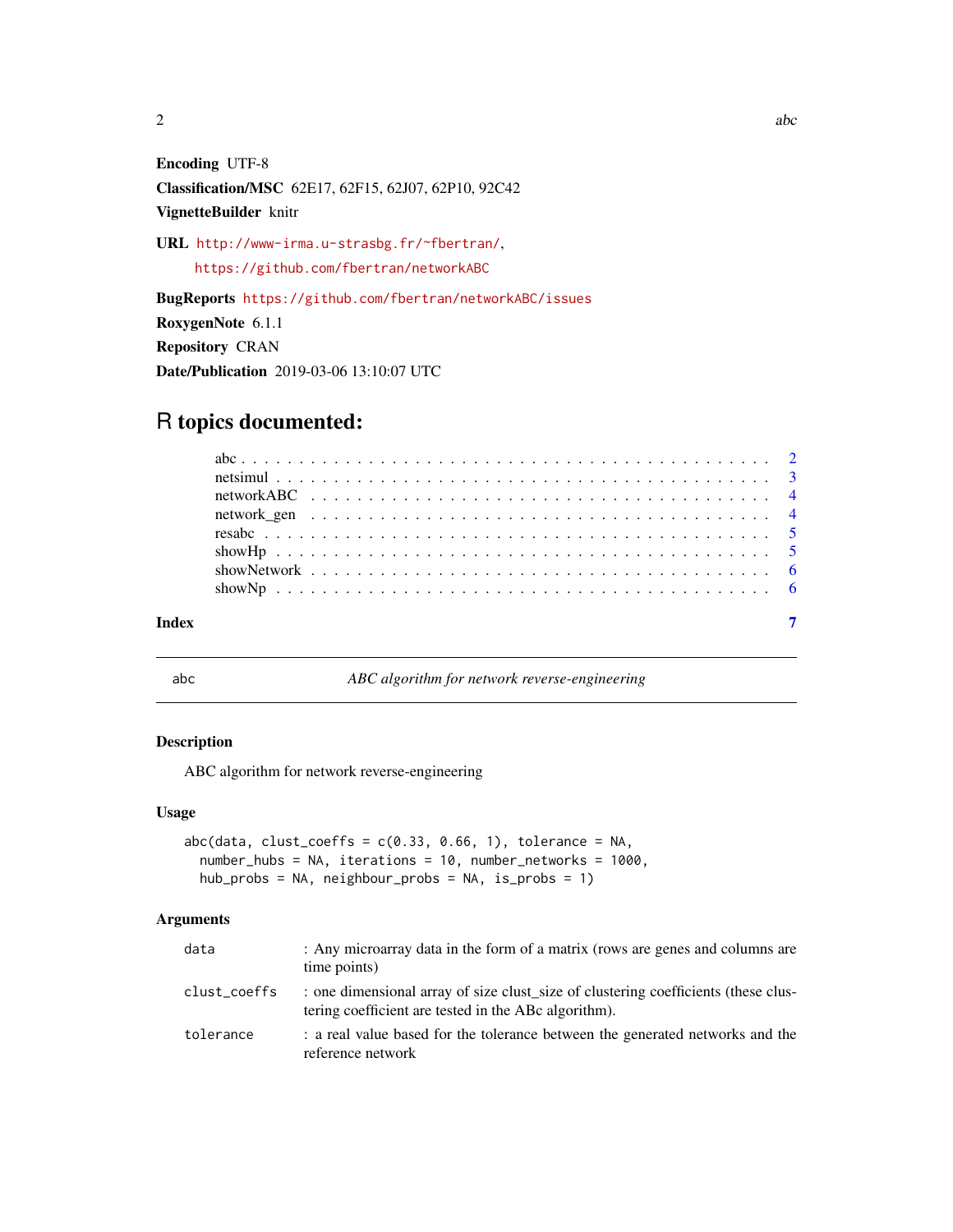#### <span id="page-2-0"></span>netsimul 3

| number_hubs     | : number of hubs in the network                                                                                                                                                                                                                                                                                            |
|-----------------|----------------------------------------------------------------------------------------------------------------------------------------------------------------------------------------------------------------------------------------------------------------------------------------------------------------------------|
| iterations      | : number of times to repeat ABC algorithm                                                                                                                                                                                                                                                                                  |
| number_networks |                                                                                                                                                                                                                                                                                                                            |
|                 | : number of generated networks in each iteration of the ABC algorithm                                                                                                                                                                                                                                                      |
| hub_probs       | : one-dimensional array of size number genes for the each label to be in the role<br>of a hub                                                                                                                                                                                                                              |
| neighbour_probs |                                                                                                                                                                                                                                                                                                                            |
|                 | : this is the matrix of neighbour probabilities of size number_nodes*number_nodes                                                                                                                                                                                                                                          |
| is_probs        | : this needs to be set either to one (if you specify hub_probs and neighbour_probs)<br>or to zero (if neither probabilities are specified). Attention: you should specify<br>both hub_probs and neighbour_probs if is_probs is one. If is_prob is zero these<br>arrays should simply indicate an array of a specified size |

#### Examples

M<-matrix(rnorm(30),10,3) result<-abc(data=M)

| netsimuı | Simulated network |  |
|----------|-------------------|--|
|          |                   |  |

### Description

Result of the use of the network\_gen function.

#### Usage

netsimul

#### Format

A list of three objects :

number\_genes The number of genes in the network

clust\_coef The clustering coefficient

network The simulated network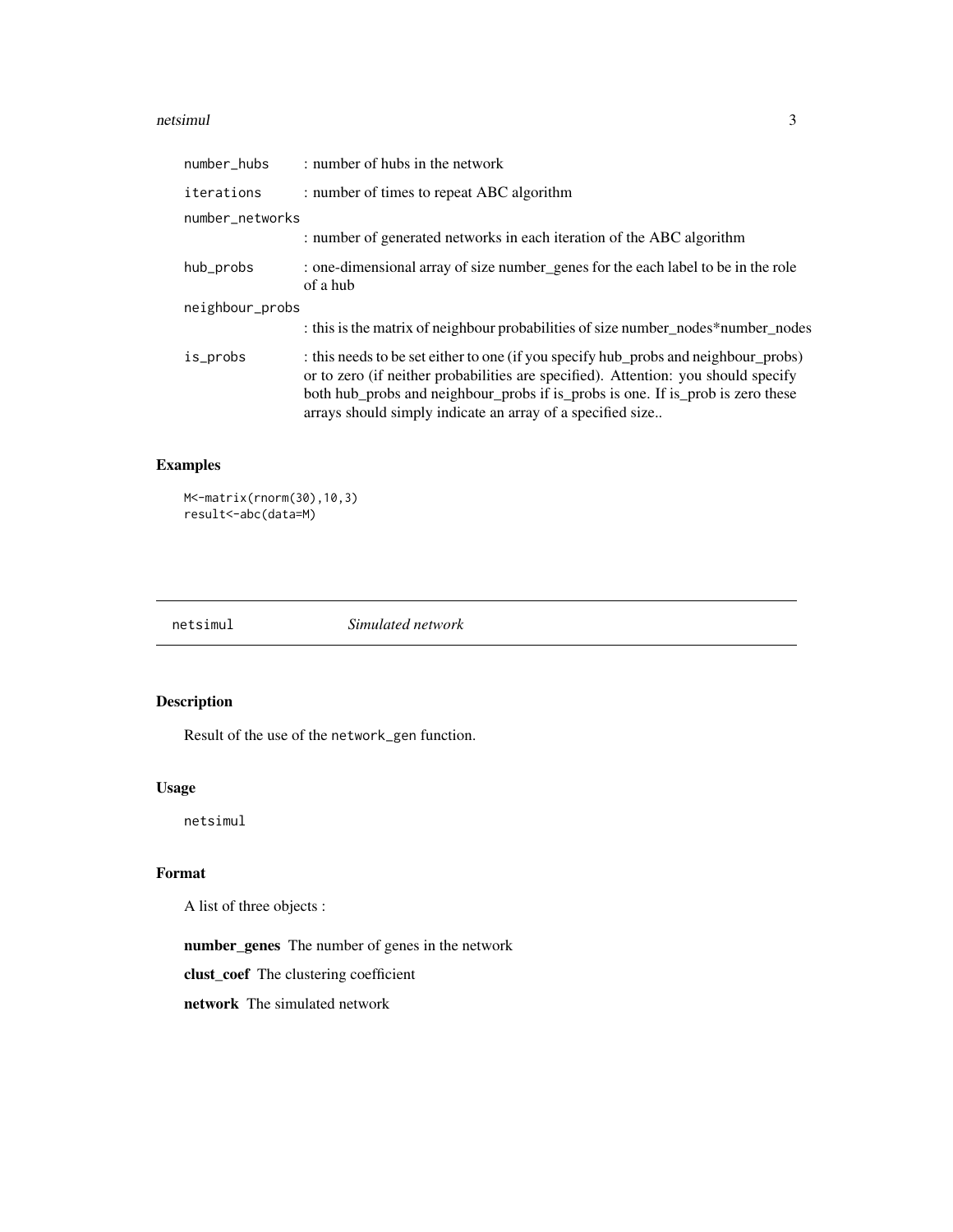<span id="page-3-0"></span>networkABC *networkABC*

#### Description

An inference tool based on approximate Bayesian computations to decipher network data and assess the strength of their inferred links.

#### References

*networkABC: An inference tool for networks based on approximate Bayesian computation*, Myriam Maumy-Bertrand, Frédéric Bertrand, preprint.

| network_gen | Random scale-free network generation. This function is used inten- |  |
|-------------|--------------------------------------------------------------------|--|
|             | sively in the abc function.                                        |  |

#### Description

Generate random network topology

#### Usage

```
network_gen(number_genes, clust_coef)
```
#### Arguments

number\_genes A number clust\_coef A number

#### Value

A list with the number of of genes, the targeted clustering coefficient and the resulting network

#### Examples

network\_gen(10,1)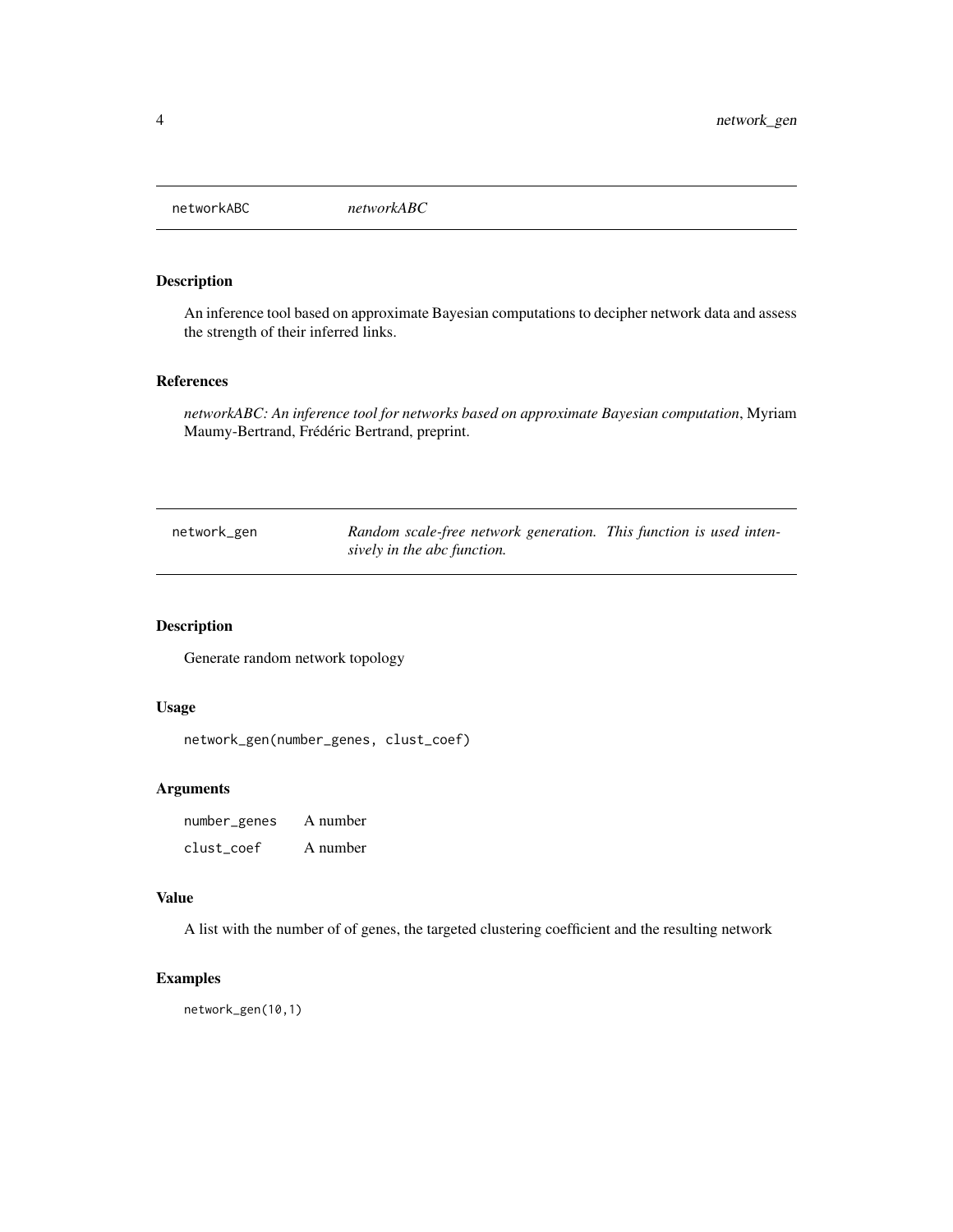<span id="page-4-0"></span>

#### **Description**

Result for the reverse engineering of a simulated Cascade network

#### Usage

resabc

#### Format

A list of 14 objects :

data : The microarray data used, rows are genes and columns are time points.)

ngenes : The number of genes.)

ntimes : The number of timepoints)

clust\_size : the size of clusters

clust\_coeffs : the clustering coefficient

tolerance : the tolerance between the generated networks and the reference network

number\_hubs : number of hubs in the network

iterations : number of times to repeat ABC algorithm

number\_networks : number of generated networks in each iteration of the ABC algorithm

hub\_probs : one-dimensional array of size number\_genes for the each label to be in the role of a hub

neighbour\_probs : matrix of neighbour probabilities of size number\_nodes\*number\_nodes is\_probs : is equal to 1 since hub\_probs and neighbour\_probs were specified

showHp *Plot for the hub probabilities*

#### Description

Plot for the hub probabilities ; there is one probability for each node in the network.

#### Usage

```
showHp(result)
```
#### Arguments

result : The result of the abc algorithm.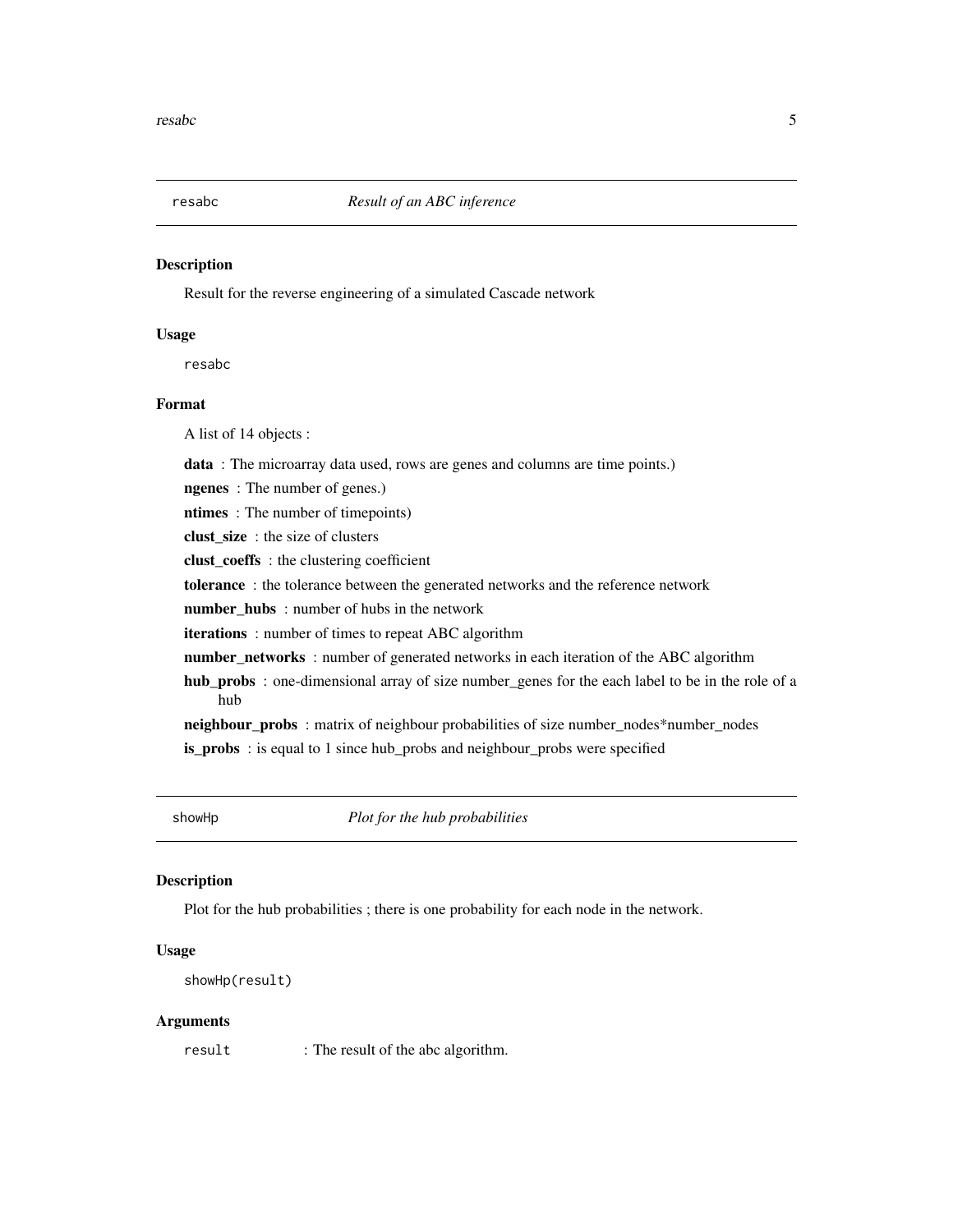#### <span id="page-5-0"></span>Examples

data(resabc) showHp(resabc)

showNetwork *Plot the final network.*

#### Description

Plot the final network.

#### Usage

showNetwork(res, min\_prob)

#### Arguments

| res      | : The result of the abc algorithm.                                                 |
|----------|------------------------------------------------------------------------------------|
| min_prob | : numeric ; under this probabilitie value, the link between two genes is set to 0. |

#### Examples

data(resabc) showNetwork(resabc,.2)

| showNp |  |
|--------|--|
|--------|--|

Plot for the neighbourhood probabilities

#### Description

Plot for the neighbourhood probabilities ; there is one probability for each pair of node in the network.

#### Usage

```
showNp(result)
```
#### Arguments

result : The result of the abc algorithm.

#### Examples

data(resabc) showNp(resabc)